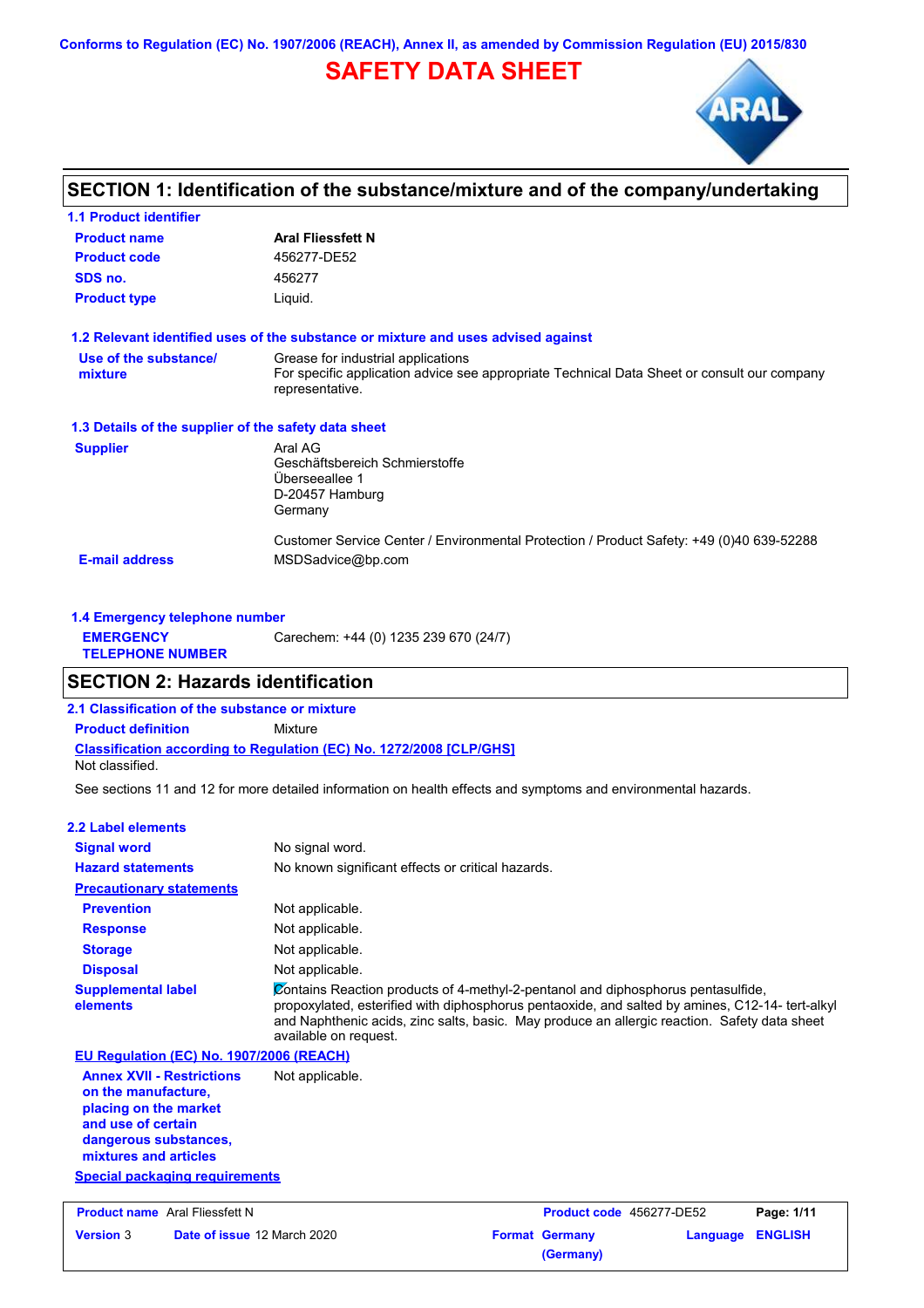## **SECTION 2: Hazards identification**

| <b>Containers to be fitted</b><br>with child-resistant<br>fastenings                                                     | Not applicable.                                                                                                                                                                                                                                              |
|--------------------------------------------------------------------------------------------------------------------------|--------------------------------------------------------------------------------------------------------------------------------------------------------------------------------------------------------------------------------------------------------------|
| <b>Tactile warning of danger</b>                                                                                         | Not applicable.                                                                                                                                                                                                                                              |
| 2.3 Other hazards                                                                                                        |                                                                                                                                                                                                                                                              |
| <b>Results of PBT and vPvB</b><br>assessment                                                                             | Product does not meet the criteria for PBT or vPvB according to Regulation (EC) No. 1907/2006,<br>Annex XIII.                                                                                                                                                |
| <b>Product meets the criteria</b><br>for PBT or vPvB according<br>to Regulation (EC) No.<br><b>1907/2006, Annex XIII</b> | This mixture does not contain any substances that are assessed to be a PBT or a vPvB.                                                                                                                                                                        |
| Other hazards which do<br>not result in classification                                                                   | Note: High Pressure Applications<br>Injections through the skin resulting from contact with the product at high pressure constitute a<br>major medical emergency.<br>See 'Notes to physician' under First-Aid Measures, Section 4 of this Safety Data Sheet. |

#### **3.2 Mixtures**

Mixture **Product definition**

Highly refined base oil (IP 346 DMSO extract < 3%).

### **This product does not contain any hazardous ingredients at or above regulated thresholds.**

| <b>SECTION 4: First aid measures</b><br>4.1 Description of first aid measures |                                                                                                                                                                                                                                        |  |
|-------------------------------------------------------------------------------|----------------------------------------------------------------------------------------------------------------------------------------------------------------------------------------------------------------------------------------|--|
|                                                                               |                                                                                                                                                                                                                                        |  |
| <b>Skin contact</b>                                                           | Wash skin thoroughly with soap and water or use recognised skin cleanser. Remove<br>contaminated clothing and shoes. Wash clothing before reuse. Clean shoes thoroughly before<br>reuse. Get medical attention if irritation develops. |  |
| <b>Inhalation</b>                                                             | If inhaled, remove to fresh air. Get medical attention if symptoms occur.                                                                                                                                                              |  |
| <b>Ingestion</b>                                                              | Do not induce vomiting unless directed to do so by medical personnel. Get medical attention if<br>symptoms occur.                                                                                                                      |  |
| <b>Protection of first-aiders</b>                                             | No action shall be taken involving any personal risk or without suitable training. It may be<br>dangerous to the person providing aid to give mouth-to-mouth resuscitation.                                                            |  |

### **4.2 Most important symptoms and effects, both acute and delayed**

See Section 11 for more detailed information on health effects and symptoms.

| <b>Potential acute health effects</b> |                                                                                                     |
|---------------------------------------|-----------------------------------------------------------------------------------------------------|
| <b>Inhalation</b>                     | Vapour inhalation under ambient conditions is not normally a problem due to low vapour<br>pressure. |
| <b>Ingestion</b>                      | No known significant effects or critical hazards.                                                   |
| <b>Skin contact</b>                   | No known significant effects or critical hazards.                                                   |
| Eye contact                           | No known significant effects or critical hazards.                                                   |
|                                       | Delayed and immediate effects as well as chronic effects from short and long-term exposure          |
| <b>Inhalation</b>                     | Inhalation of oil mist or vapours at elevated temperatures may cause respiratory irritation.        |
| Ingestion                             | Ingestion of large quantities may cause nausea and diarrhoea.                                       |
| <b>Skin contact</b>                   | Prolonged or repeated contact can defat the skin and lead to irritation and/or dermatitis.          |
| Eye contact                           | Potential risk of transient stinging or redness if accidental eye contact occurs.                   |

### **4.3 Indication of any immediate medical attention and special treatment needed**

| <b>Product name</b> Aral Fliessfett N |                                    | <b>Product code</b> 456277-DE52 |                       | Page: 2/11       |  |
|---------------------------------------|------------------------------------|---------------------------------|-----------------------|------------------|--|
| <b>Version 3</b>                      | <b>Date of issue 12 March 2020</b> |                                 | <b>Format Germany</b> | Language ENGLISH |  |
|                                       |                                    |                                 | (Germany)             |                  |  |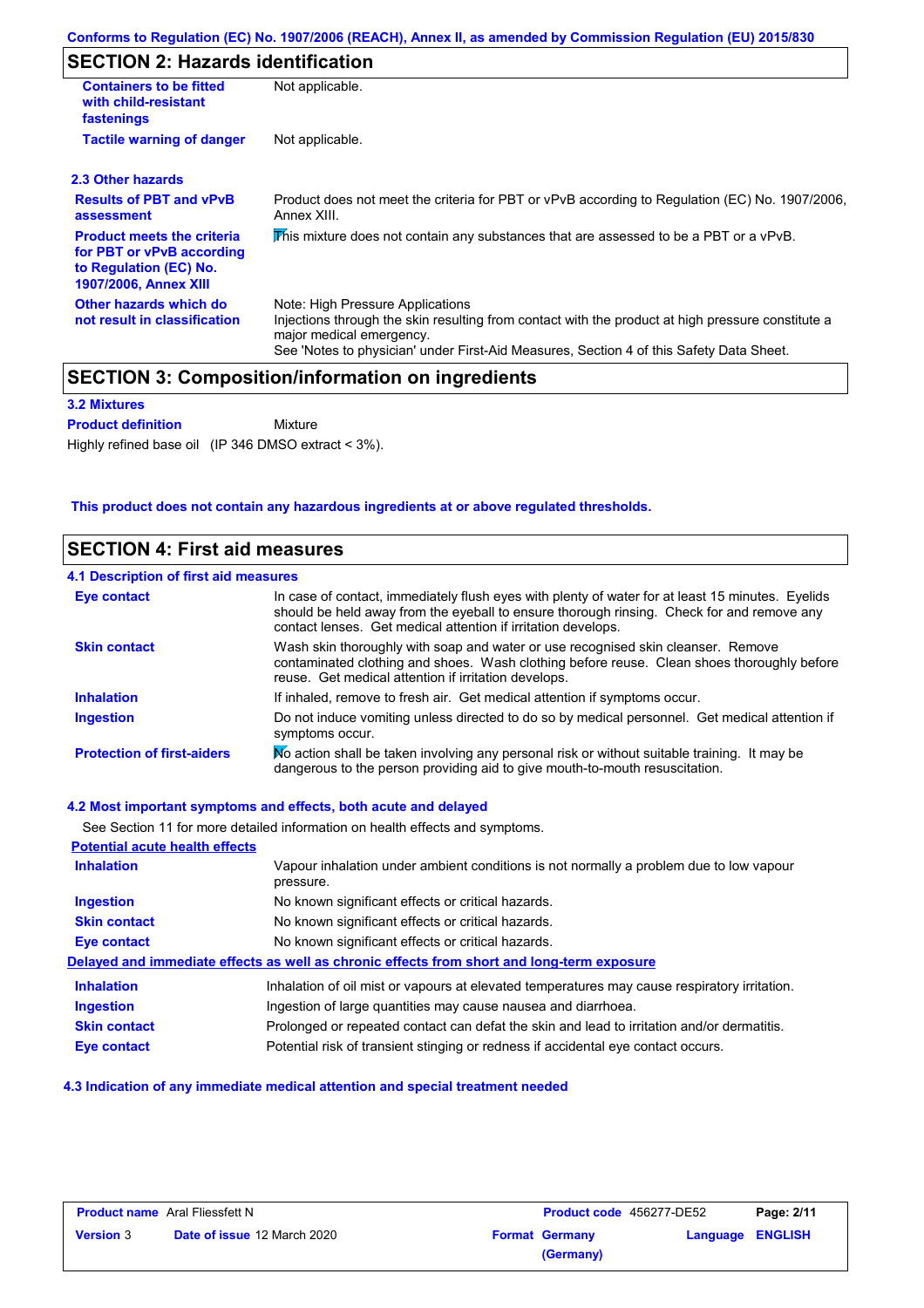| Conforms to Regulation (EC) No. 1907/2006 (REACH), Annex II, as amended by Commission Regulation (EU) 2015/830 |
|----------------------------------------------------------------------------------------------------------------|
|----------------------------------------------------------------------------------------------------------------|

## **SECTION 4: First aid measures**

| <b>Notes to physician</b>               | Treatment should in general be symptomatic and directed to relieving any effects.<br>Note: High Pressure Applications<br>Injections through the skin resulting from contact with the product at high pressure constitute a<br>major medical emergency. Injuries may not appear serious at first but within a few hours tissue<br>becomes swollen, discoloured and extremely painful with extensive subcutaneous necrosis.<br>Surgical exploration should be undertaken without delay. Thorough and extensive debridement<br>of the wound and underlying tissue is necessary to minimise tissue loss and prevent or limit<br>permanent damage. Note that high pressure may force the product considerable distances<br>along tissue planes. |
|-----------------------------------------|--------------------------------------------------------------------------------------------------------------------------------------------------------------------------------------------------------------------------------------------------------------------------------------------------------------------------------------------------------------------------------------------------------------------------------------------------------------------------------------------------------------------------------------------------------------------------------------------------------------------------------------------------------------------------------------------------------------------------------------------|
| <b>SECTION 5: Firefighting measures</b> |                                                                                                                                                                                                                                                                                                                                                                                                                                                                                                                                                                                                                                                                                                                                            |

#### No action shall be taken involving any personal risk or without suitable training. Promptly isolate the scene by removing all persons from the vicinity of the incident if there is a fire. **Hazardous combustion products Hazards from the substance or mixture Zombustion products may include the following:** carbon oxides (CO, CO2) (carbon monoxide, carbon dioxide) metal oxide/oxides In a fire or if heated, a pressure increase will occur and the container may burst. Fire-fighters should wear appropriate protective equipment and self-contained breathing apparatus (SCBA) with a full face-piece operated in positive pressure mode. Clothing for firefighters (including helmets, protective boots and gloves) conforming to European standard EN **Special protective equipment for fire-fighters** In case of fire, use water fog, alcohol resistant foam, dry chemical or carbon dioxide extinguisher or spray. **5.1 Extinguishing media** Do not use water jet. The use of a water jet may cause the fire to spread by splashing the burning product. **Suitable extinguishing media Unsuitable extinguishing media 5.2 Special hazards arising from the substance or mixture 5.3 Advice for firefighters Special precautions for fire-fighters**

469 will provide a basic level of protection for chemical incidents.

## **SECTION 6: Accidental release measures**

|                                                          | 6.1 Personal precautions, protective equipment and emergency procedures                                                                                                                                                                                                                                                                                                                                                                                                                                                                                                                   |
|----------------------------------------------------------|-------------------------------------------------------------------------------------------------------------------------------------------------------------------------------------------------------------------------------------------------------------------------------------------------------------------------------------------------------------------------------------------------------------------------------------------------------------------------------------------------------------------------------------------------------------------------------------------|
| For non-emergency<br>personnel                           | No action shall be taken involving any personal risk or without suitable training. Evacuate<br>surrounding areas. Keep unnecessary and unprotected personnel from entering. Do not touch<br>or walk through spilt material. Floors may be slippery; use care to avoid falling. Put on<br>appropriate personal protective equipment.                                                                                                                                                                                                                                                       |
| For emergency responders                                 | $\mathbb E$ ntry into a confined space or poorly ventilated area contaminated with vapour, mist or fume is<br>extremely hazardous without the correct respiratory protective equipment and a safe system of<br>work. Wear self-contained breathing apparatus. Wear a suitable chemical protective suit.<br>Chemical resistant boots. See also the information in "For non-emergency personnel".                                                                                                                                                                                           |
| <b>6.2 Environmental</b><br>precautions                  | Avoid dispersal of spilt material and runoff and contact with soil, waterways, drains and sewers.<br>Inform the relevant authorities if the product has caused environmental pollution (sewers,<br>waterways, soil or air).                                                                                                                                                                                                                                                                                                                                                               |
| 6.3 Methods and material for containment and cleaning up |                                                                                                                                                                                                                                                                                                                                                                                                                                                                                                                                                                                           |
| <b>Small spill</b>                                       | Stop leak if without risk. Move containers from spill area. Absorb with an inert material and<br>place in an appropriate waste disposal container. Dispose of via a licensed waste disposal<br>contractor.                                                                                                                                                                                                                                                                                                                                                                                |
| <b>Large spill</b>                                       | Stop leak if without risk. Move containers from spill area. Prevent entry into sewers, water<br>courses, basements or confined areas. Contain and collect spillage with non-combustible,<br>absorbent material e.g. sand, earth, vermiculite or diatomaceous earth and place in container<br>for disposal according to local regulations. If emergency personnel are unavailable, contain<br>spilt material. Suction or scoop the spill into appropriate disposal or recycling vessels, then<br>cover spill area with oil absorbent. Dispose of via a licensed waste disposal contractor. |
| 6.4 Reference to other<br><b>sections</b>                | See Section 1 for emergency contact information.<br>See Section 5 for firefighting measures.<br>See Section 8 for information on appropriate personal protective equipment.<br>See Section 12 for environmental precautions.<br>See Section 13 for additional waste treatment information.                                                                                                                                                                                                                                                                                                |

| <b>Product name</b> Aral Fliessfett N |                                    | <b>Product code</b> 456277-DE52 |                       | Page: 3/11       |  |
|---------------------------------------|------------------------------------|---------------------------------|-----------------------|------------------|--|
| <b>Version</b> 3                      | <b>Date of issue 12 March 2020</b> |                                 | <b>Format Germany</b> | Language ENGLISH |  |
|                                       |                                    |                                 | (Germany)             |                  |  |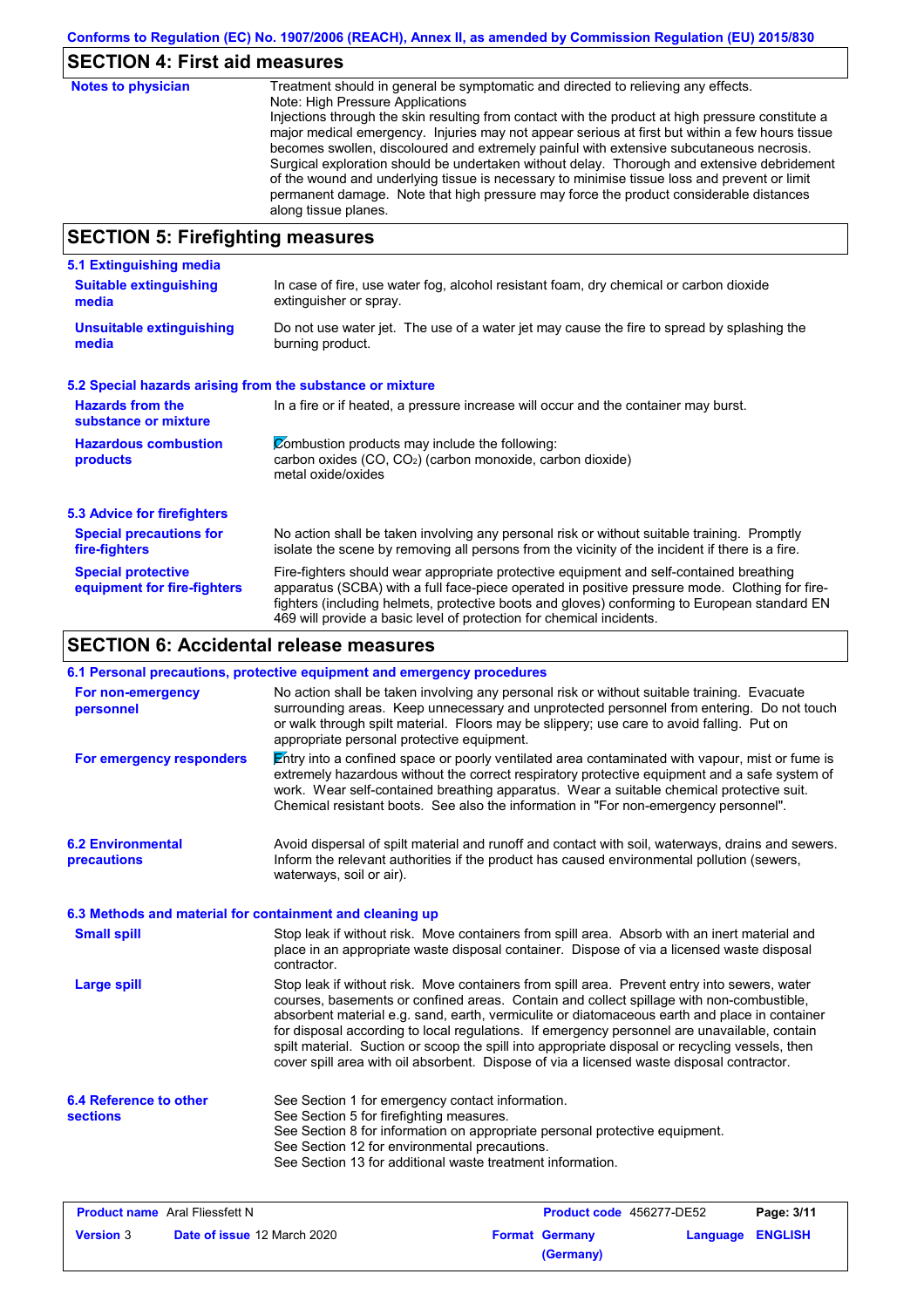## **SECTION 7: Handling and storage**

| <b>Protective measures</b>                                                           | Put on appropriate personal protective equipment.                                                                                                                                                                                                                                                                                                                                                                                                                                        |
|--------------------------------------------------------------------------------------|------------------------------------------------------------------------------------------------------------------------------------------------------------------------------------------------------------------------------------------------------------------------------------------------------------------------------------------------------------------------------------------------------------------------------------------------------------------------------------------|
| <b>Advice on general</b><br>occupational hygiene                                     | Eating, drinking and smoking should be prohibited in areas where this material is handled.<br>stored and processed. Wash thoroughly after handling. Remove contaminated clothing and<br>protective equipment before entering eating areas. See also Section 8 for additional<br>information on hygiene measures.                                                                                                                                                                         |
| <b>7.2 Conditions for safe</b><br>storage, including any<br><i>incompatibilities</i> | Store in accordance with local regulations. Store in a dry, cool and well-ventilated area, away<br>from incompatible materials (see Section 10). Keep away from heat and direct sunlight. Keep<br>container tightly closed and sealed until ready for use. Containers that have been opened must<br>be carefully resealed and kept upright to prevent leakage. Store and use only in equipment/<br>containers designed for use with this product. Do not store in unlabelled containers. |
| <b>Not suitable</b>                                                                  | Prolonged exposure to elevated temperature                                                                                                                                                                                                                                                                                                                                                                                                                                               |
| <b>Germany - Storage code</b>                                                        | 10                                                                                                                                                                                                                                                                                                                                                                                                                                                                                       |

#### **7.3 Specific end use(s) Recommendations**

See section 1.2 and Exposure scenarios in annex, if applicable.

## **SECTION 8: Exposure controls/personal protection**

### **8.1 Control parameters**

**Occupational exposure limits**

No exposure limit value known.

#### **Recommended monitoring procedures**

If this product contains ingredients with exposure limits, personal, workplace atmosphere or biological monitoring may be required to determine the effectiveness of the ventilation or other control measures and/or the necessity to use respiratory protective equipment. Reference should be made to monitoring standards, such as the following: European Standard EN 689 (Workplace atmospheres - Guidance for the assessment of exposure by inhalation to chemical agents for comparison with limit values and measurement strategy) European Standard EN 14042 (Workplace atmospheres - Guide for the application and use of procedures for the assessment of exposure to chemical and biological agents) European Standard EN 482 (Workplace atmospheres - General requirements for the performance of procedures for the measurement of chemical agents) Reference to national guidance documents for methods for the determination of hazardous substances will also be required.

**(Germany)**

#### **Derived No Effect Level**

No DNELs/DMELs available.

#### **Predicted No Effect Concentration**

No PNECs available

| <b>8.2 Exposure controls</b>                      |                                                                                                                                                                                                                                                                                                                                                                                                                                                                                                                                                                                                                                                                                                                                                                                                                                                                                                                                                                                                         |                          |          |                |
|---------------------------------------------------|---------------------------------------------------------------------------------------------------------------------------------------------------------------------------------------------------------------------------------------------------------------------------------------------------------------------------------------------------------------------------------------------------------------------------------------------------------------------------------------------------------------------------------------------------------------------------------------------------------------------------------------------------------------------------------------------------------------------------------------------------------------------------------------------------------------------------------------------------------------------------------------------------------------------------------------------------------------------------------------------------------|--------------------------|----------|----------------|
| <b>Appropriate engineering</b><br><b>controls</b> | Provide exhaust ventilation or other engineering controls to keep the relevant airborne<br>concentrations below their respective occupational exposure limits.<br>All activities involving chemicals should be assessed for their risks to health, to ensure<br>exposures are adequately controlled. Personal protective equipment should only be considered<br>after other forms of control measures (e.g. engineering controls) have been suitably evaluated.<br>Personal protective equipment should conform to appropriate standards, be suitable for use, be<br>kept in good condition and properly maintained.<br>Your supplier of personal protective equipment should be consulted for advice on selection and<br>appropriate standards. For further information contact your national organisation for standards.<br>The final choice of protective equipment will depend upon a risk assessment. It is important to<br>ensure that all items of personal protective equipment are compatible. |                          |          |                |
| <b>Individual protection measures</b>             |                                                                                                                                                                                                                                                                                                                                                                                                                                                                                                                                                                                                                                                                                                                                                                                                                                                                                                                                                                                                         |                          |          |                |
| <b>Hygiene measures</b>                           | Wash hands, forearms and face thoroughly after handling chemical products, before eating,<br>smoking and using the lavatory and at the end of the working period. Ensure that eyewash<br>stations and safety showers are close to the workstation location.                                                                                                                                                                                                                                                                                                                                                                                                                                                                                                                                                                                                                                                                                                                                             |                          |          |                |
| <b>Respiratory protection</b>                     | In case of insufficient ventilation, wear suitable respiratory equipment.<br>For protection against metal working fluids, respiratory protection that is classified as "resistant<br>to oil" (class R) or oil proof (class P) should be selected where appropriate. Depending on the<br>level of airborne contaminants, an air-purifying, half-mask respirator (with HEPA filter) including<br>disposable (P- or R-series) (for oil mists less than 50mg/m3), or any powered, air-purifying<br>respirator equipped with hood or helmet and HEPA filter (for oil mists less than 125 mg/m3).<br>Where organic vapours are a potential hazard during metalworking operations, a combination<br>particulate and organic vapour filter may be necessary.<br>The correct choice of respiratory protection depends upon the chemicals being handled, the                                                                                                                                                      |                          |          |                |
| <b>Product name</b> Aral Fliessfett N             |                                                                                                                                                                                                                                                                                                                                                                                                                                                                                                                                                                                                                                                                                                                                                                                                                                                                                                                                                                                                         | Product code 456277-DE52 |          | Page: 4/11     |
| Date of issue 12 March 2020<br><b>Version 3</b>   |                                                                                                                                                                                                                                                                                                                                                                                                                                                                                                                                                                                                                                                                                                                                                                                                                                                                                                                                                                                                         | <b>Format Germany</b>    | Language | <b>ENGLISH</b> |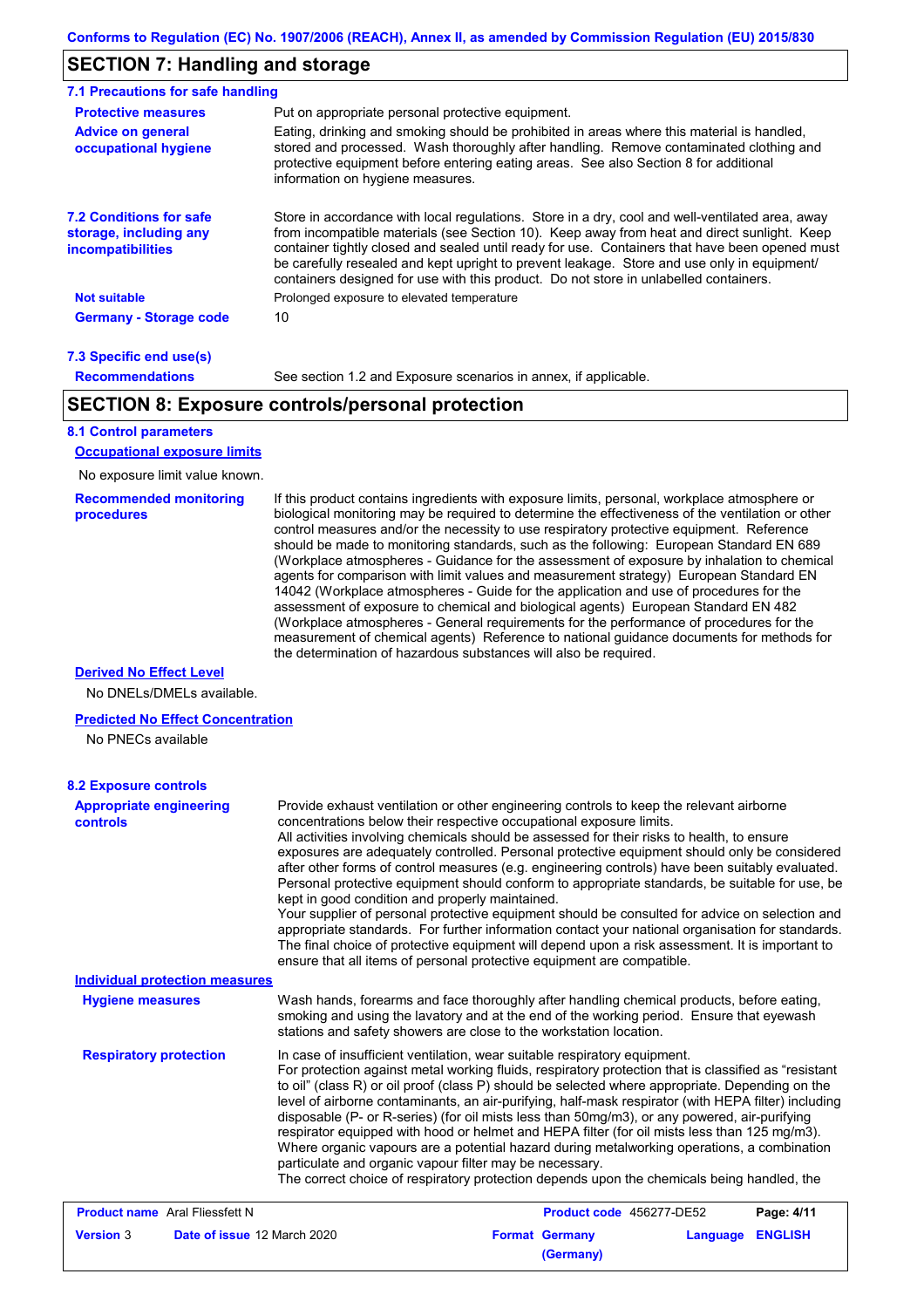### **SECTION 8: Exposure controls/personal protection**

conditions of work and use, and the condition of the respiratory equipment. Safety procedures should be developed for each intended application. Respiratory protection equipment should therefore be chosen in consultation with the supplier/manufacturer and with a full assessment of the working conditions.

**Eye/face protection** Safety glasses with side shields.

**Hand protection Skin protection**

#### **General Information:**

Because specific work environments and material handling practices vary, safety procedures should be developed for each intended application. The correct choice of protective gloves depends upon the chemicals being handled, and the conditions of work and use. Most gloves provide protection for only a limited time before they must be discarded and replaced (even the best chemically resistant gloves will break down after repeated chemical exposures).

Gloves should be chosen in consultation with the supplier / manufacturer and taking account of a full assessment of the working conditions.

Recommended: Nitrile gloves. **Breakthrough time:**

Breakthrough time data are generated by glove manufacturers under laboratory test conditions and represent how long a glove can be expected to provide effective permeation resistance. It is important when following breakthrough time recommendations that actual workplace conditions are taken into account. Always consult with your glove supplier for up-to-date technical information on breakthrough times for the recommended glove type. Our recommendations on the selection of gloves are as follows:

Continuous contact:

Gloves with a minimum breakthrough time of 240 minutes, or >480 minutes if suitable gloves can be obtained.

If suitable gloves are not available to offer that level of protection, gloves with shorter breakthrough times may be acceptable as long as appropriate glove maintenance and replacement regimes are determined and adhered to.

Short-term / splash protection:

Recommended breakthrough times as above.

It is recognised that for short-term, transient exposures, gloves with shorter breakthrough times may commonly be used. Therefore, appropriate maintenance and replacement regimes must be determined and rigorously followed.

#### **Glove Thickness:**

For general applications, we recommend gloves with a thickness typically greater than 0.35 mm.

It should be emphasised that glove thickness is not necessarily a good predictor of glove resistance to a specific chemical, as the permeation efficiency of the glove will be dependent on the exact composition of the glove material. Therefore, glove selection should also be based on consideration of the task requirements and knowledge of breakthrough times. Glove thickness may also vary depending on the glove manufacturer, the glove type and the glove model. Therefore, the manufacturers' technical data should always be taken into account to ensure selection of the most appropriate glove for the task.

Note: Depending on the activity being conducted, gloves of varying thickness may be required for specific tasks. For example:

 • Thinner gloves (down to 0.1 mm or less) may be required where a high degree of manual dexterity is needed. However, these gloves are only likely to give short duration protection and would normally be just for single use applications, then disposed of.

 • Thicker gloves (up to 3 mm or more) may be required where there is a mechanical (as well as a chemical) risk i.e. where there is abrasion or puncture potential.

|                  | <b>Product name</b> Aral Fliessfett N |  | <b>Product code</b> 456277-DE52 |                  | Page: 5/11 |  |
|------------------|---------------------------------------|--|---------------------------------|------------------|------------|--|
| <b>Version</b> 3 | <b>Date of issue 12 March 2020</b>    |  | <b>Format Germany</b>           | Language ENGLISH |            |  |
|                  |                                       |  | (Germany)                       |                  |            |  |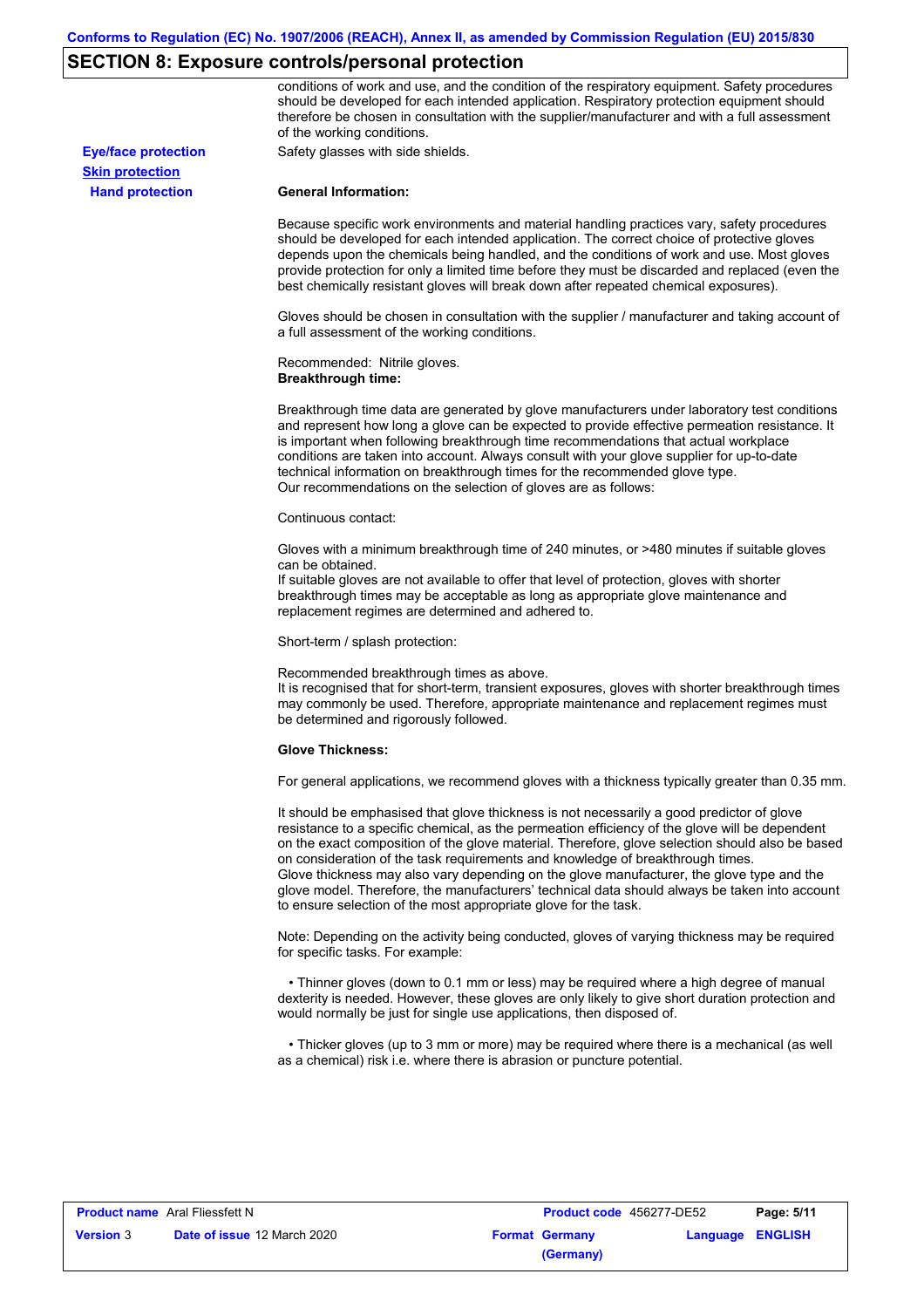# **SECTION 8: Exposure controls/personal protection**

| <b>Skin and body</b>                             | Use of protective clothing is good industrial practice.<br>Personal protective equipment for the body should be selected based on the task being<br>performed and the risks involved and should be approved by a specialist before handling this<br>product.<br>Cotton or polyester/cotton overalls will only provide protection against light superficial<br>contamination that will not soak through to the skin. Overalls should be laundered on a regular<br>basis. When the risk of skin exposure is high (e.g. when cleaning up spillages or if there is a<br>risk of splashing) then chemical resistant aprons and/or impervious chemical suits and boots<br>will be required. |
|--------------------------------------------------|---------------------------------------------------------------------------------------------------------------------------------------------------------------------------------------------------------------------------------------------------------------------------------------------------------------------------------------------------------------------------------------------------------------------------------------------------------------------------------------------------------------------------------------------------------------------------------------------------------------------------------------------------------------------------------------|
| <b>Refer to standards:</b>                       | Respiratory protection: EN 529<br>Gloves: EN 420, EN 374<br>Eye protection: EN 166<br>Filtering half-mask: EN 149<br>Filtering half-mask with valve: EN 405<br>Half-mask: EN 140 plus filter<br>Full-face mask: EN 136 plus filter<br>Particulate filters: EN 143<br>Gas/combined filters: EN 14387                                                                                                                                                                                                                                                                                                                                                                                   |
| <b>Environmental exposure</b><br><b>controls</b> | Emissions from ventilation or work process equipment should be checked to ensure they<br>comply with the requirements of environmental protection legislation. In some cases, fume<br>scrubbers, filters or engineering modifications to the process equipment will be necessary to<br>reduce emissions to acceptable levels.                                                                                                                                                                                                                                                                                                                                                         |

## **SECTION 9: Physical and chemical properties**

### **9.1 Information on basic physical and chemical properties**

| <b>Appearance</b>                                      |                                                                         |
|--------------------------------------------------------|-------------------------------------------------------------------------|
| <b>Physical state</b>                                  | Liquid.                                                                 |
| <b>Colour</b>                                          | Green.                                                                  |
| <b>Odour</b>                                           | Not available.                                                          |
| <b>Odour threshold</b>                                 | Not available.                                                          |
| рH                                                     | Not available.                                                          |
| <b>Melting point/freezing point</b>                    | Not available.                                                          |
| Initial boiling point and boiling<br>range             | Not available.                                                          |
| <b>Flash point</b>                                     | Open cup: >150°C (>302°F)                                               |
| <b>Evaporation rate</b>                                | Not available.                                                          |
| <b>Flammability (solid, gas)</b>                       | Not available.                                                          |
| <b>Upper/lower flammability or</b><br>explosive limits | Not available.                                                          |
| <b>Vapour pressure</b>                                 | Not available.                                                          |
| <b>Vapour density</b>                                  | Not available.                                                          |
| <b>Relative density</b>                                | Not available.                                                          |
| <b>Density</b>                                         | $<$ 1000 kg/m <sup>3</sup> (<1 g/cm <sup>3</sup> ) at 25 <sup>°</sup> C |
| Solubility(ies)                                        | insoluble in water.                                                     |
| <b>Partition coefficient: n-octanol/</b><br>water      | Not available.                                                          |
| <b>Auto-ignition temperature</b>                       | Not available.                                                          |
| <b>Decomposition temperature</b>                       | Not available.                                                          |
| <b>Viscosity</b>                                       | Not available.                                                          |
| <b>Explosive properties</b>                            | Not available.                                                          |
| <b>Oxidising properties</b>                            | Not available.                                                          |
|                                                        |                                                                         |

### **9.2 Other information**

No additional information.

| <b>Product name</b> Aral Fliessfett N |                                    | <b>Product code</b> 456277-DE52 |                                    | Page: 6/11              |  |
|---------------------------------------|------------------------------------|---------------------------------|------------------------------------|-------------------------|--|
| <b>Version 3</b>                      | <b>Date of issue 12 March 2020</b> |                                 | <b>Format Germany</b><br>(Germany) | <b>Language ENGLISH</b> |  |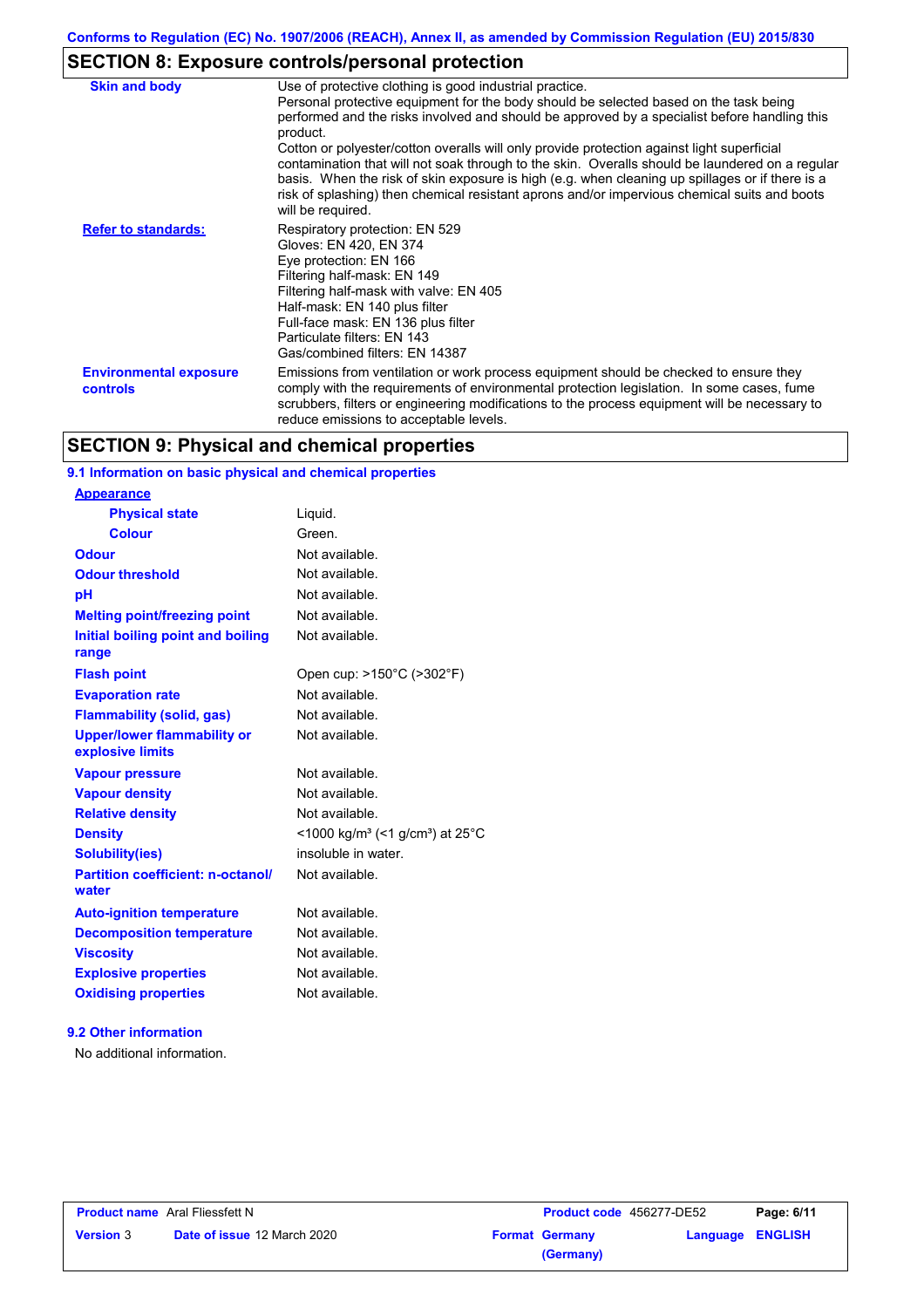| <b>SECTION 10: Stability and reactivity</b>       |                                                                                                                                                                         |  |  |
|---------------------------------------------------|-------------------------------------------------------------------------------------------------------------------------------------------------------------------------|--|--|
| <b>10.1 Reactivity</b>                            | No specific test data available for this product. Refer to Conditions to avoid and Incompatible<br>materials for additional information.                                |  |  |
| <b>10.2 Chemical stability</b>                    | The product is stable.                                                                                                                                                  |  |  |
| <b>10.3 Possibility of</b><br>hazardous reactions | Under normal conditions of storage and use, hazardous reactions will not occur.<br>Under normal conditions of storage and use, hazardous polymerisation will not occur. |  |  |
| <b>10.4 Conditions to avoid</b>                   | Avoid creating dusty conditions and prevent wind dispersal.                                                                                                             |  |  |
| <b>10.5 Incompatible materials</b>                | Reactive or incompatible with the following materials: oxidising materials.                                                                                             |  |  |
| <b>10.6 Hazardous</b><br>decomposition products   | Under normal conditions of storage and use, hazardous decomposition products should not be<br>produced.                                                                 |  |  |

## **SECTION 11: Toxicological information**

| 11.1 Information on toxicological effects          |                                                                                                     |
|----------------------------------------------------|-----------------------------------------------------------------------------------------------------|
| <b>Acute toxicity estimates</b>                    |                                                                                                     |
| Not available.                                     |                                                                                                     |
| <b>Information on likely</b><br>routes of exposure | Routes of entry anticipated: Dermal, Inhalation.                                                    |
| <b>Potential acute health effects</b>              |                                                                                                     |
| <b>Inhalation</b>                                  | Vapour inhalation under ambient conditions is not normally a problem due to low vapour<br>pressure. |
| <b>Ingestion</b>                                   | No known significant effects or critical hazards.                                                   |
| <b>Skin contact</b>                                | No known significant effects or critical hazards.                                                   |
| <b>Eye contact</b>                                 | No known significant effects or critical hazards.                                                   |
|                                                    | <b>Symptoms related to the physical, chemical and toxicological characteristics</b>                 |
| <b>Inhalation</b>                                  | No specific data.                                                                                   |
| <b>Ingestion</b>                                   | No specific data.                                                                                   |
| <b>Skin contact</b>                                | No specific data.                                                                                   |
| <b>Eye contact</b>                                 | No specific data.                                                                                   |
|                                                    | Delayed and immediate effects as well as chronic effects from short and long-term exposure          |
| <b>Inhalation</b>                                  | Inhalation of oil mist or vapours at elevated temperatures may cause respiratory irritation.        |
| <b>Ingestion</b>                                   | Ingestion of large quantities may cause nausea and diarrhoea.                                       |
| <b>Skin contact</b>                                | Prolonged or repeated contact can defat the skin and lead to irritation and/or dermatitis.          |
| <b>Eye contact</b>                                 | Potential risk of transient stinging or redness if accidental eye contact occurs.                   |
| <b>Potential chronic health effects</b>            |                                                                                                     |
| <b>General</b>                                     | No known significant effects or critical hazards.                                                   |
| <b>Carcinogenicity</b>                             | No known significant effects or critical hazards.                                                   |
| <b>Mutagenicity</b>                                | No known significant effects or critical hazards.                                                   |
| <b>Developmental effects</b>                       | No known significant effects or critical hazards.                                                   |
| <b>Fertility effects</b>                           | No known significant effects or critical hazards.                                                   |

## **SECTION 12: Ecological information**

### **12.1 Toxicity Environmental hazards** Not classified as dangerous

### **12.2 Persistence and degradability**

Not readily biodegradable.

#### **12.3 Bioaccumulative potential**

This product is not expected to bioaccumulate through food chains in the environment.

## **12.4 Mobility in soil**

**Soil/water partition coefficient (KOC)**

Not available.

| <b>Format Germany</b> |           | Language ENGLISH |
|-----------------------|-----------|------------------|
|                       | (Germany) |                  |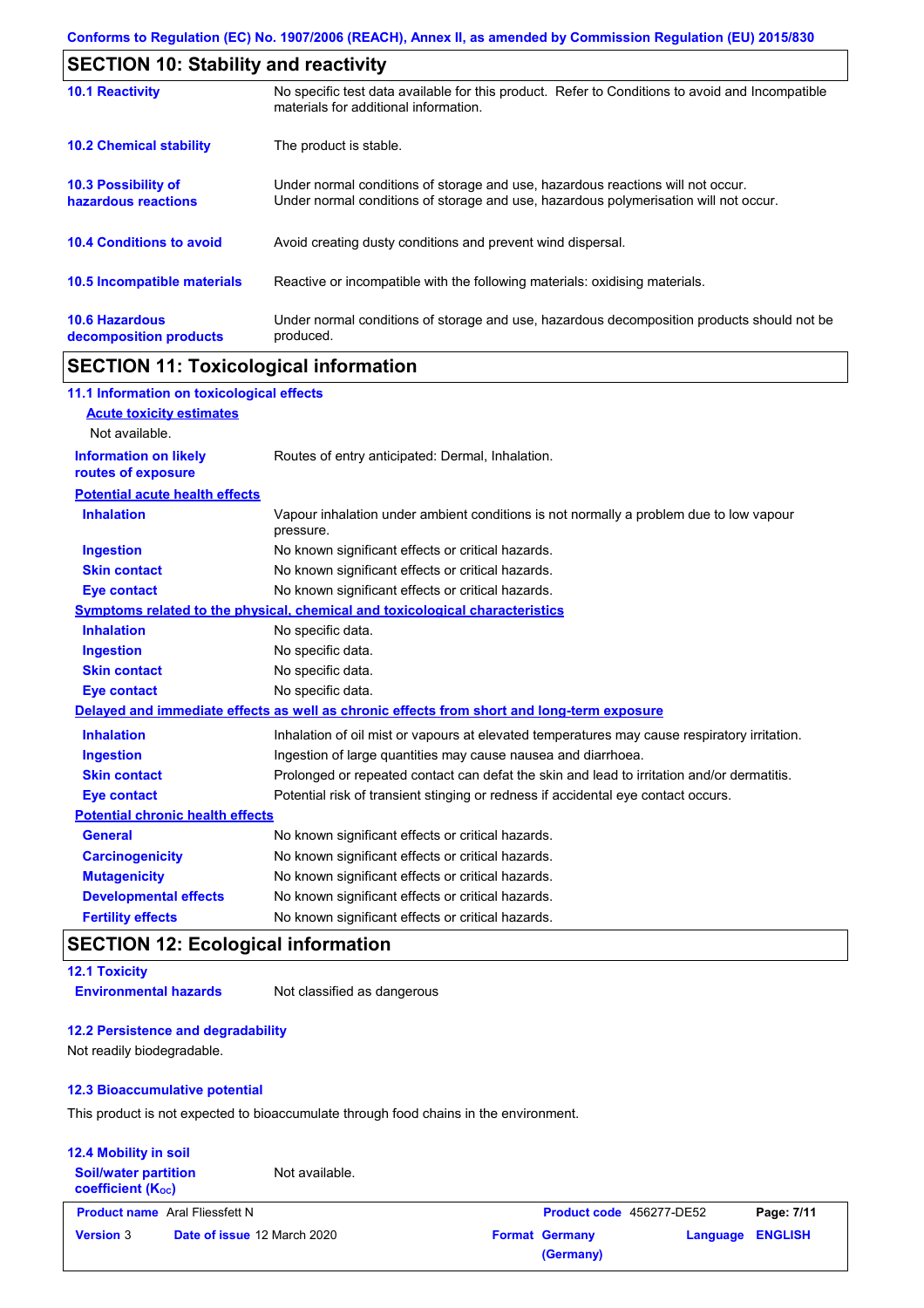|                                            | Conforms to Regulation (EC) No. 1907/2006 (REACH), Annex II, as amended by Commission Regulation (EU) 2015/830                                                       |  |  |  |  |
|--------------------------------------------|----------------------------------------------------------------------------------------------------------------------------------------------------------------------|--|--|--|--|
| <b>SECTION 12: Ecological information</b>  |                                                                                                                                                                      |  |  |  |  |
| <b>Mobility</b>                            | Spillages may penetrate the soil causing ground water contamination.                                                                                                 |  |  |  |  |
| 12.5 Results of PBT and vPvB assessment    |                                                                                                                                                                      |  |  |  |  |
|                                            | Product does not meet the criteria for PBT or vPvB according to Regulation (EC) No. 1907/2006, Annex XIII.                                                           |  |  |  |  |
| 12.6 Other adverse effects                 |                                                                                                                                                                      |  |  |  |  |
| <b>Other ecological information</b>        | Spills may form a film on water surfaces causing physical damage to organisms. Oxygen<br>transfer could also be impaired.                                            |  |  |  |  |
| <b>SECTION 13: Disposal considerations</b> |                                                                                                                                                                      |  |  |  |  |
| 13.1 Waste treatment methods               |                                                                                                                                                                      |  |  |  |  |
| <b>Product</b>                             |                                                                                                                                                                      |  |  |  |  |
| <b>Methods of disposal</b>                 | Where possible, arrange for product to be recycled. Dispose of via an authorised person/<br>licensed waste disposal contractor in accordance with local regulations. |  |  |  |  |
| <b>Hazardous waste</b>                     | Within the present knowledge of the supplier, this product is not regarded as hazardous waste,                                                                       |  |  |  |  |

### **European waste catalogue (EWC)**

| Waste code | <b>Waste designation</b>       |
|------------|--------------------------------|
| 13 08 99*  | wastes not otherwise specified |

as defined by EU Directive 2008/98/EC.

However, deviation from the intended use and/or the presence of any potential contaminants may require an alternative waste disposal code to be assigned by the end user.

#### **Packaging Methods of disposal Special precautions** Where possible, arrange for product to be recycled. Dispose of via an authorised person/ licensed waste disposal contractor in accordance with local regulations. This material and its container must be disposed of in a safe way. Care should be taken when handling emptied containers that have not been cleaned or rinsed out. Empty containers or liners may retain some product residues. Empty containers represent a fire hazard as they may contain flammable product residues and vapour. Never weld, solder or braze empty containers. Avoid dispersal of spilt material and runoff and contact with soil, waterways, drains and sewers. **References** Commission 2014/955/EU Directive 2008/98/EC

## **SECTION 14: Transport information**

|                                           | <b>ADR/RID</b> | <b>ADN</b>     | <b>IMDG</b>    | <b>IATA</b>    |
|-------------------------------------------|----------------|----------------|----------------|----------------|
| 14.1 UN number                            | Not regulated. | Not regulated. | Not regulated. | Not regulated. |
| 14.2 UN proper<br>shipping name           |                |                | -              |                |
| <b>14.3 Transport</b><br>hazard class(es) |                |                | -              |                |
| 14.4 Packing<br>group                     |                |                |                |                |
| 14.5<br><b>Environmental</b><br>hazards   | No.            | No.            | No.            | No.            |
| <b>Additional</b><br><b>information</b>   |                |                |                |                |

**14.6 Special precautions for user** Not available.

**14.7 Transport in bulk according to Annex II of Marpol and the IBC Code** Not available.

**Product name** Aral Fliessfett N **Version** 3 **Product code** 456277-DE52 **Page: 8/11 Date of issue** 12 March 2020 **Format Germany Language ENGLISH (Germany)**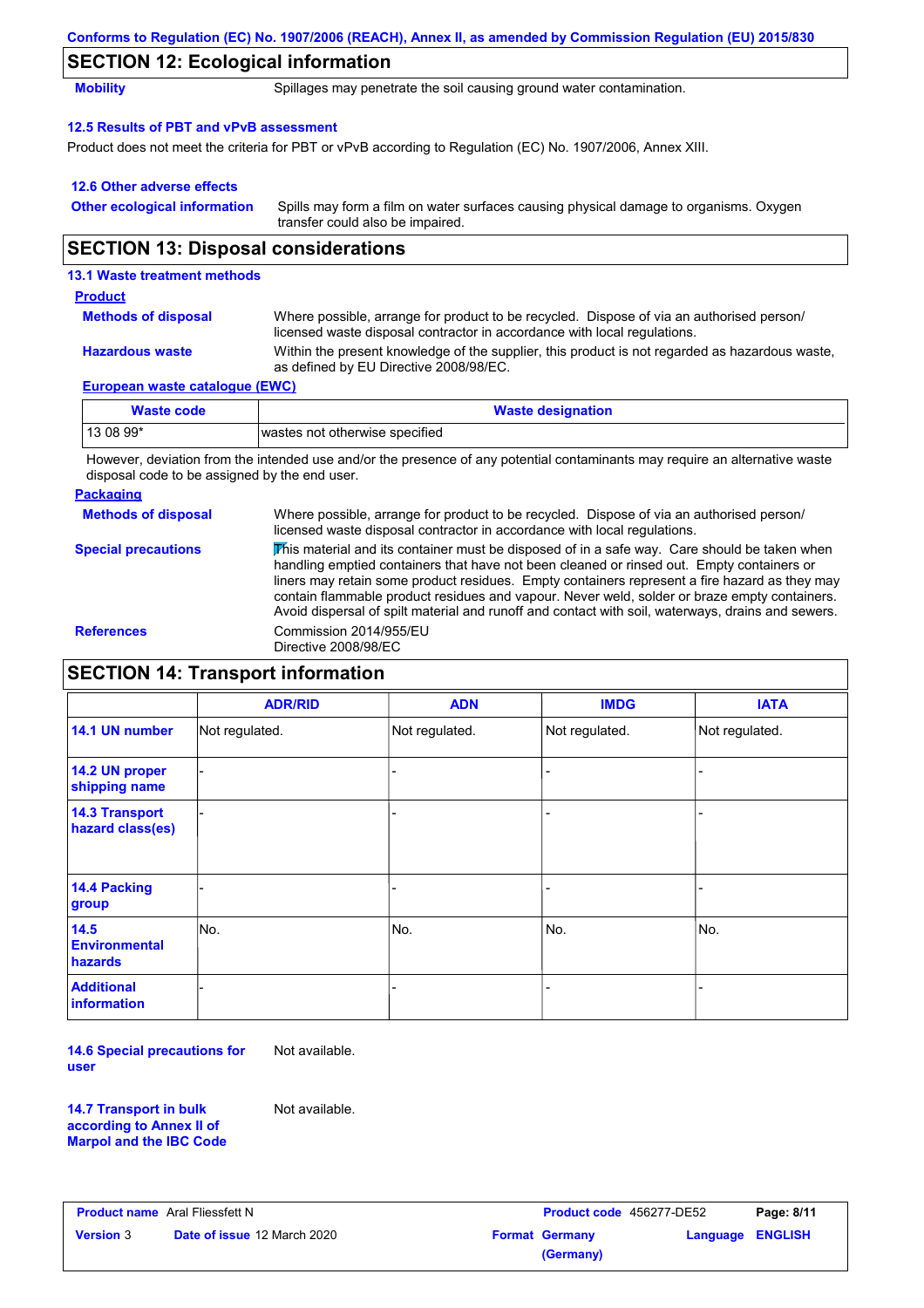# **SECTION 15: Regulatory information**

|                                                                    | 15.1 Safety, health and environmental regulations/legislation specific for the substance or mixture                                                                                                                                                     |  |  |  |
|--------------------------------------------------------------------|---------------------------------------------------------------------------------------------------------------------------------------------------------------------------------------------------------------------------------------------------------|--|--|--|
| EU Regulation (EC) No. 1907/2006 (REACH)                           |                                                                                                                                                                                                                                                         |  |  |  |
| <b>Annex XIV - List of substances subject to authorisation</b>     |                                                                                                                                                                                                                                                         |  |  |  |
| <b>Annex XIV</b>                                                   |                                                                                                                                                                                                                                                         |  |  |  |
| None of the components are listed.                                 |                                                                                                                                                                                                                                                         |  |  |  |
| <b>Substances of very high concern</b>                             |                                                                                                                                                                                                                                                         |  |  |  |
| None of the components are listed.                                 |                                                                                                                                                                                                                                                         |  |  |  |
| <b>Other regulations</b>                                           |                                                                                                                                                                                                                                                         |  |  |  |
| <b>REACH Status</b>                                                | The company, as identified in Section 1, sells this product in the EU in compliance with the<br>current requirements of REACH.                                                                                                                          |  |  |  |
| <b>United States inventory</b><br>(TSCA 8b)                        | All components are active or exempted.                                                                                                                                                                                                                  |  |  |  |
| <b>Australia inventory (AICS)</b>                                  | All components are listed or exempted.                                                                                                                                                                                                                  |  |  |  |
| <b>Canada inventory</b>                                            | At least one component is not listed in DSL but all such components are listed in NDSL.                                                                                                                                                                 |  |  |  |
| <b>China inventory (IECSC)</b>                                     | At least one component is not listed.                                                                                                                                                                                                                   |  |  |  |
| <b>Japan inventory (ENCS)</b>                                      | At least one component is not listed.                                                                                                                                                                                                                   |  |  |  |
| <b>Korea inventory (KECI)</b>                                      | At least one component is not listed.                                                                                                                                                                                                                   |  |  |  |
| <b>Philippines inventory</b><br>(PICCS)                            | At least one component is not listed.                                                                                                                                                                                                                   |  |  |  |
| <b>Taiwan Chemical</b><br><b>Substances Inventory</b><br>(TCSI)    | At least one component is not listed.                                                                                                                                                                                                                   |  |  |  |
| Ozone depleting substances (1005/2009/EU)<br>Not listed.           |                                                                                                                                                                                                                                                         |  |  |  |
| Prior Informed Consent (PIC) (649/2012/EU)<br>Not listed.          |                                                                                                                                                                                                                                                         |  |  |  |
| <b>EU - Water framework directive - Priority substances</b>        |                                                                                                                                                                                                                                                         |  |  |  |
| Mone of the components are listed.                                 |                                                                                                                                                                                                                                                         |  |  |  |
| <b>Seveso Directive</b>                                            |                                                                                                                                                                                                                                                         |  |  |  |
| This product is not controlled under the Seveso Directive.         |                                                                                                                                                                                                                                                         |  |  |  |
| <b>National regulations</b>                                        |                                                                                                                                                                                                                                                         |  |  |  |
| <b>Hazardous incident ordinance</b>                                |                                                                                                                                                                                                                                                         |  |  |  |
| <b>Hazard class for water</b>                                      | 1<br>(classified according AwSV)                                                                                                                                                                                                                        |  |  |  |
| <b>Prohibited Chemicals</b><br><b>Regulation</b><br>(ChemVerbotsV) | When placed on the market in Germany, this product is not subject to the Prohibited Chemicals<br>Regulation (ChemVerbotsV).                                                                                                                             |  |  |  |
| <b>Occupational restrictions</b>                                   | Observe employment restrictions in the following:<br>Gesetz zum Schutz der arbeitenden Jugend (Jugendarbeitsschutzgesetz - JArbSchG)<br>Gesetz zum Schutz von Müttern bei der Arbeit, in der Ausbildung und im Studium<br>(Mutterschutzgesetz – MuSchG) |  |  |  |
| <b>15.2 Chemical safety</b><br>assessment                          | A Chemical Safety Assessment has been carried out for one or more of the substances within<br>this mixture. A Chemical Safety Assessment has not been carried out for the mixture itself.                                                               |  |  |  |
| <b>SECTION 16: Other information</b>                               |                                                                                                                                                                                                                                                         |  |  |  |
| <b>Abbreviations and acronyms</b>                                  | ADN = European Provisions concerning the International Carriage of Dangerous Goods by                                                                                                                                                                   |  |  |  |

| <b>ADDITIONALISTS</b> AND ACTOMOTIVE            | Inland Waterway<br>Road<br>ATE = Acute Toxicity Estimate<br>BCF = Bioconcentration Factor<br>CAS = Chemical Abstracts Service<br>CLP = Classification, Labelling and Packaging Regulation [Regulation (EC) No. 1272/2008]<br>CSA = Chemical Safety Assessment<br>CSR = Chemical Safety Report<br>DMEL = Derived Minimal Effect Level<br>DNEL = Derived No Effect Level | ADIN – European Frovisions concerning the international Carnage of Dangerous Goods by<br>ADR = The European Agreement concerning the International Carriage of Dangerous Goods by |                                    |          |                |
|-------------------------------------------------|------------------------------------------------------------------------------------------------------------------------------------------------------------------------------------------------------------------------------------------------------------------------------------------------------------------------------------------------------------------------|-----------------------------------------------------------------------------------------------------------------------------------------------------------------------------------|------------------------------------|----------|----------------|
|                                                 | EINECS = European Inventory of Existing Commercial chemical Substances<br>ES = Exposure Scenario                                                                                                                                                                                                                                                                       |                                                                                                                                                                                   |                                    |          |                |
| <b>Product name</b> Aral Fliessfett N           |                                                                                                                                                                                                                                                                                                                                                                        |                                                                                                                                                                                   | Product code 456277-DE52           |          | Page: 9/11     |
| <b>Version 3</b><br>Date of issue 12 March 2020 |                                                                                                                                                                                                                                                                                                                                                                        |                                                                                                                                                                                   | <b>Format Germany</b><br>(Germany) | Language | <b>ENGLISH</b> |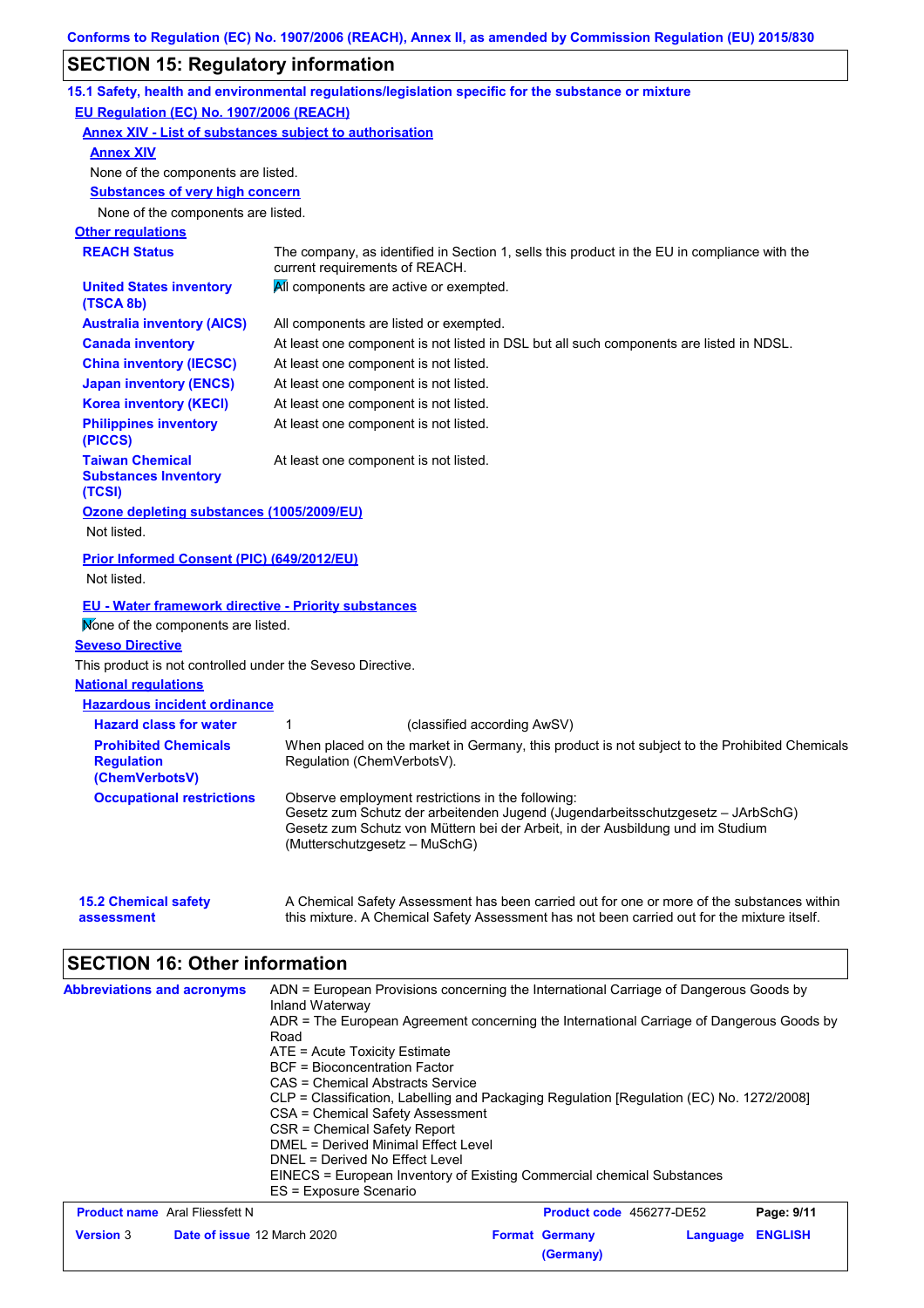## **SECTION 16: Other information**

| EUH statement = CLP-specific Hazard statement                                                                              |
|----------------------------------------------------------------------------------------------------------------------------|
| EWC = European Waste Catalogue                                                                                             |
| GHS = Globally Harmonized System of Classification and Labelling of Chemicals                                              |
| IATA = International Air Transport Association                                                                             |
| IBC = Intermediate Bulk Container                                                                                          |
| IMDG = International Maritime Dangerous Goods                                                                              |
| LogPow = logarithm of the octanol/water partition coefficient                                                              |
| MARPOL = International Convention for the Prevention of Pollution From Ships, 1973 as                                      |
| modified by the Protocol of 1978. ("Marpol" = marine pollution)                                                            |
| OECD = Organisation for Economic Co-operation and Development                                                              |
| PBT = Persistent, Bioaccumulative and Toxic                                                                                |
| <b>PNEC = Predicted No Effect Concentration</b>                                                                            |
| REACH = Registration, Evaluation, Authorisation and Restriction of Chemicals Regulation<br>[Regulation (EC) No. 1907/2006] |
| RID = The Regulations concerning the International Carriage of Dangerous Goods by Rail                                     |
| <b>RRN = REACH Registration Number</b>                                                                                     |
| SADT = Self-Accelerating Decomposition Temperature                                                                         |
| SVHC = Substances of Very High Concern                                                                                     |
| STOT-RE = Specific Target Organ Toxicity - Repeated Exposure                                                               |
| STOT-SE = Specific Target Organ Toxicity - Single Exposure                                                                 |
| TWA = Time weighted average                                                                                                |
| $UN = United Nations$                                                                                                      |
| $UVCB = Complex\;hydrocarbon\; substance$                                                                                  |
| VOC = Volatile Organic Compound                                                                                            |
| vPvB = Very Persistent and Very Bioaccumulative                                                                            |
| Varies = may contain one or more of the following 64741-88-4 / RRN 01-2119488706-23,                                       |
| 64741-89-5 / RRN 01-2119487067-30, 64741-95-3 / RRN 01-2119487081-40, 64741-96-4/ RRN                                      |
| 01-2119483621-38, 64742-01-4 / RRN 01-2119488707-21, 64742-44-5 / RRN                                                      |
| 01-2119985177-24, 64742-45-6, 64742-52-5 / RRN 01-2119467170-45, 64742-53-6 / RRN                                          |
| 01-2119480375-34, 64742-54-7 / RRN 01-2119484627-25, 64742-55-8 / RRN                                                      |
| 01-2119487077-29, 64742-56-9 / RRN 01-2119480132-48, 64742-57-0 / RRN                                                      |
| 01-2119489287-22, 64742-58-1, 64742-62-7 / RRN 01-2119480472-38, 64742-63-8,                                               |
| 64742-65-0 / RRN 01-2119471299-27, 64742-70-7 / RRN 01-2119487080-42, 72623-85-9 /                                         |
| RRN 01-2119555262-43, 72623-86-0 / RRN 01-2119474878-16, 72623-87-1 / RRN                                                  |
| 01-2119474889-13                                                                                                           |
|                                                                                                                            |

#### **Procedure used to derive the classification according to Regulation (EC) No. 1272/2008 [CLP/GHS]**

| <b>Classification</b>                                  |                            | <b>Justification</b> |  |  |  |  |
|--------------------------------------------------------|----------------------------|----------------------|--|--|--|--|
| Not classified.                                        |                            |                      |  |  |  |  |
| <b>Full text of abbreviated H</b><br><b>statements</b> | Not applicable.            |                      |  |  |  |  |
| <b>Full text of classifications</b><br>[CLP/GHS]       | Not applicable.            |                      |  |  |  |  |
| <b>History</b>                                         |                            |                      |  |  |  |  |
| Date of issue/Date of<br>revision                      | 12/03/2020.                |                      |  |  |  |  |
| Date of previous issue                                 | 24/01/2019.                |                      |  |  |  |  |
| <b>Prepared by</b>                                     | <b>Product Stewardship</b> |                      |  |  |  |  |

#### **Indicates information that has changed from previously issued version.**

#### **Notice to reader**

All reasonably practicable steps have been taken to ensure this data sheet and the health, safety and environmental information contained in it is accurate as of the date specified below. No warranty or representation, express or implied is made as to the accuracy or completeness of the data and information in this data sheet.

The data and advice given apply when the product is sold for the stated application or applications. You should not use the product other than for the stated application or applications without seeking advice from BP Group.

It is the user's obligation to evaluate and use this product safely and to comply with all applicable laws and regulations. The BP Group shall not be responsible for any damage or injury resulting from use, other than the stated product use of the material, from any failure to adhere to recommendations, or from any hazards inherent in the nature of the material. Purchasers of the product for supply to a third party for use at work, have a duty to take all necessary steps to ensure that any person handling or using the product is provided with the information in this sheet. Employers have a duty to tell employees and others who may be affected of any hazards described in this sheet and of any precautions that should be taken. You can contact the BP Group to ensure that this document is the most current available. Alteration of this document is strictly prohibited.

| <b>Product name</b> Aral Fliessfett N |                                    | <b>Product code</b> 456277-DE52 |                       | Page: 10/11      |  |
|---------------------------------------|------------------------------------|---------------------------------|-----------------------|------------------|--|
| <b>Version 3</b>                      | <b>Date of issue 12 March 2020</b> |                                 | <b>Format Germany</b> | Language ENGLISH |  |
|                                       |                                    |                                 | (Germany)             |                  |  |